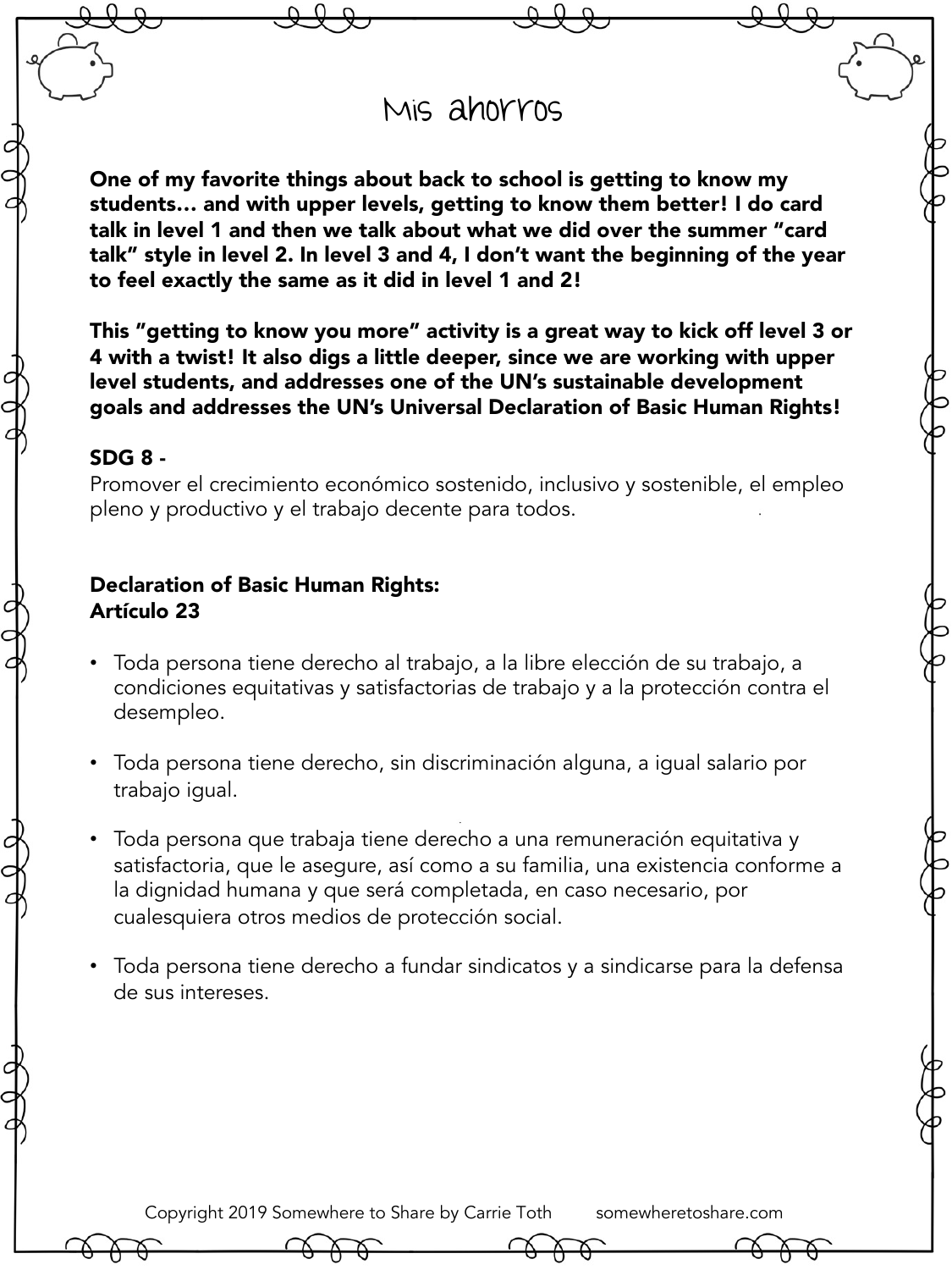## Mis ahorros

I learned about Circling with Balls (now called Card Talk) from Ben Slavic. It has been a great way to start the year and introduce a lot of new language slowly, and in an engaging context. My older students don't need quite such a slow reintroduction into the year so I find that this talk about savings is just the quick refresher for their listening ears!

Day 1 I have students do the mis ahorros activity on page 3. Students draw 2-3 things they might like to save for in the future. We will revisit this sheet later in the week so they won't use the lines at the bottom until then! After they have drawn in the things they would like to save for, choose any student and hold their sheet up for the class to see. Ask questions about this student's drawings.

Ex. The student has drawn a car.

Clase, ¿para qué ahorrará (I write this word on the board in Spanish in blue and English in red) Caden? Sí, ahorrará para un carro. ¿Por qué necesitará Caden un carro? Ohhhh… necesitará un carro para ir al trabajo. ¿Dónde trabajará? You can continue asking questions to the class or to Caden until you have some basic information about each of his drawings. I spend about 5 minutes on each student. When I see that Trey is also saving for a car, I make sure to go back and review Caden's drawing… Clase, ¡Trey ahorrará para un carro! ¿Otra persona ahorrará para un carro? ¡Sí! Caden y Trey ahorrarán… ¿qué significa ahorrarán con N? Sí, significa THEY will save… para un carro.

If I spend bout 5 minutes per student (plus our song of the week) I usually make it through about 8 kids in a class period. In my 48 minute periods, I need 2.5 days to get through everyone.

Day 2: Continue talking about students

Day 3: Finish talking about students. After I've talked about the last student, I will allow students about 5 minutes to doodle any extra things they heard from their classmates that they would like to save for. I will give them a quick pop-up that to say "I will" they just change the á to é and I will ask them to write about what they will save for and why. After the discussions we've had, they always have a lot to say.

I am going to follow this up with Kristy Placido's **FREE Kiva [Microfinance](https://www.teacherspayteachers.com/Product/Kiva-Microfinance-Unit-Vocabulary-and-Borrower-Gallery-Walk-Reading-Activity-2286407)** unit this year. I want students to see what people around the world are saving for!

Copyright 2019 Somewhere to Share by Carrie Toth somewheretoshare.com